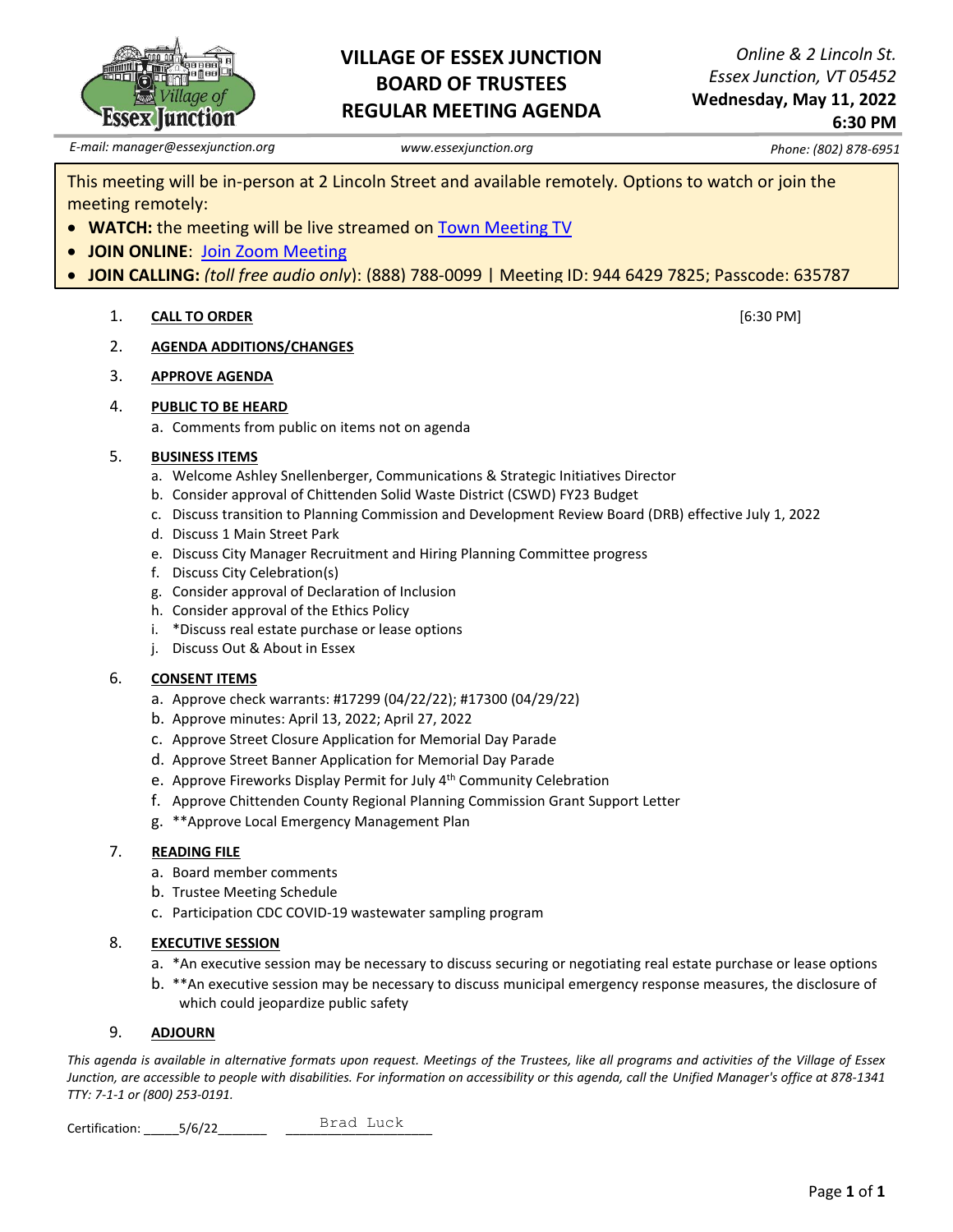| Ŧ,<br>$\overline{c}$<br>3<br>$\overline{4}$<br>5<br>6 |                                                                                                                                                                                                                                                                                                                                                                                                                                                          | <b>VILLAGE OF ESSEX JUNCTION</b><br><b>BOARD OF TRUSTEES</b><br><b>FINAL MINUTES OF MEETING</b><br>May 11, 2022                                                                                                                                                                          |
|-------------------------------------------------------|----------------------------------------------------------------------------------------------------------------------------------------------------------------------------------------------------------------------------------------------------------------------------------------------------------------------------------------------------------------------------------------------------------------------------------------------------------|------------------------------------------------------------------------------------------------------------------------------------------------------------------------------------------------------------------------------------------------------------------------------------------|
| $\overline{7}$<br>8                                   |                                                                                                                                                                                                                                                                                                                                                                                                                                                          | <b>TRUSTEES PRESENT:</b> Andrew Brown, President; Raj Chawla, Vice President; Dan Kerin; Amber<br>Thibeault; George Tyler.                                                                                                                                                               |
| $\overline{9}$<br>10                                  | <b>ADMINISTRATION:</b>                                                                                                                                                                                                                                                                                                                                                                                                                                   | Wendy Hysko, Library Director/Interim Co-Manager; Brad Luck, Essex<br>Junction Recreation & Parks Director/Interim Co-Manager; Robin Pierce,                                                                                                                                             |
| 11<br>12<br>13<br>14<br>15                            | <b>OTHERS PRESENT:</b>                                                                                                                                                                                                                                                                                                                                                                                                                                   | Community Development Director; Ashley Snellenberger, Communications &<br>Strategic Initiatives Director.<br>John Alden; Alise Certa, CSWD; Heidi Clark; Annie Cooper; Elaine Haney;<br>Tim Miller, Michele Morris, CSWD; Bridget Meyer, Nick Meyer, Mike<br>Plageman, Harlan Smith, RSM |
| 16<br>17<br>18<br>19                                  | 1. CALL TO ORDER<br>Dan Brown called the meeting to order at 6:30 pm.                                                                                                                                                                                                                                                                                                                                                                                    |                                                                                                                                                                                                                                                                                          |
| 20<br>21<br>22<br>23                                  | 2. AGENDA ADDITIONS/CHANGES<br>Mr. Brown requested to add various emails received from community members to Business Item 5d. Mr.<br>Luck requested to add Business Item 5J: Out and About in Essex.                                                                                                                                                                                                                                                     |                                                                                                                                                                                                                                                                                          |
| 24<br>25                                              | 3. APPROVE AGENDA                                                                                                                                                                                                                                                                                                                                                                                                                                        |                                                                                                                                                                                                                                                                                          |
| 26<br>27<br>28                                        | DAN KERIN made a motion, and RAJ CHAWLA seconded, to approve the agenda as amended.<br>The motion passed 5-0.                                                                                                                                                                                                                                                                                                                                            |                                                                                                                                                                                                                                                                                          |
| 29<br>30<br>31<br>32<br>33<br>34                      | 4. PUBLIC TO BE HEARD<br>a. Comments from public on items not on the agenda<br>Alan Nye spoke about deciding to appoint Village residents to county boards. He said he stands ready<br>to be a representative on the CSWD Board if they are unable to find another candidate. He said that he<br>has been the Village representative on that Board for 4 or 5 years.                                                                                     |                                                                                                                                                                                                                                                                                          |
| 35<br>36<br>37<br>38<br>39<br>40                      | 5. BUSINESS ITEMS<br>a. Welcome Ashley Snellenberger, Communications & Strategic Initiatives Director<br>The Board of Trustees welcomed Ms. Snellenberger to Essex Junction. She spoke briefly, saying that<br>she is from Arkansas and has a background in journalism. She said she has worked in the medical, non-<br>profit, and education fields, and is looking forward to working with the Essex Junction community.                               |                                                                                                                                                                                                                                                                                          |
| 41<br>42<br>43<br>44<br>45<br>46                      | b. Consider approval of Chittenden Solid Waste District (CSWD) FY23 Budget<br>Ms. Certa provided a very brief overview of the budget, noting that the most significant item would be<br>renovating a 1990s materials recovery facility, and that they are aiming to go out for a bond for that in<br>November. She said that she would like to be able to come back and present the budget in more detail<br>when both she and Ms. Reeves are available. |                                                                                                                                                                                                                                                                                          |

46<br>47 47 Alan Nye noted that in terms of significant operational changes, CSWD removed the recycle zones in<br>48 drop-off centers due to safety concerns and said that Richmond was upset with that decision. He said 48 drop-off centers due to safety concerns and said that Richmond was upset with that decision. He said 49 that Richmond contracted for drop-off center services with Casela. that Richmond contracted for drop-off center services with Casela.

50<br>51 51 Mr. Chawla asked if the lack of trailer access in Essex is due to Covid or a traffic pattern change. Mr.<br>52 Nye replied that it is a safety issue. Ms. Certa added that they made a number of changes to address 52 Nye replied that it is a safety issue. Ms. Certa added that they made a number of changes to address<br>53 safety concerns at drop-off centers. She said that the CSWD Board is also taking stock of what additional

safety concerns at drop-off centers. She said that the CSWD Board is also taking stock of what additional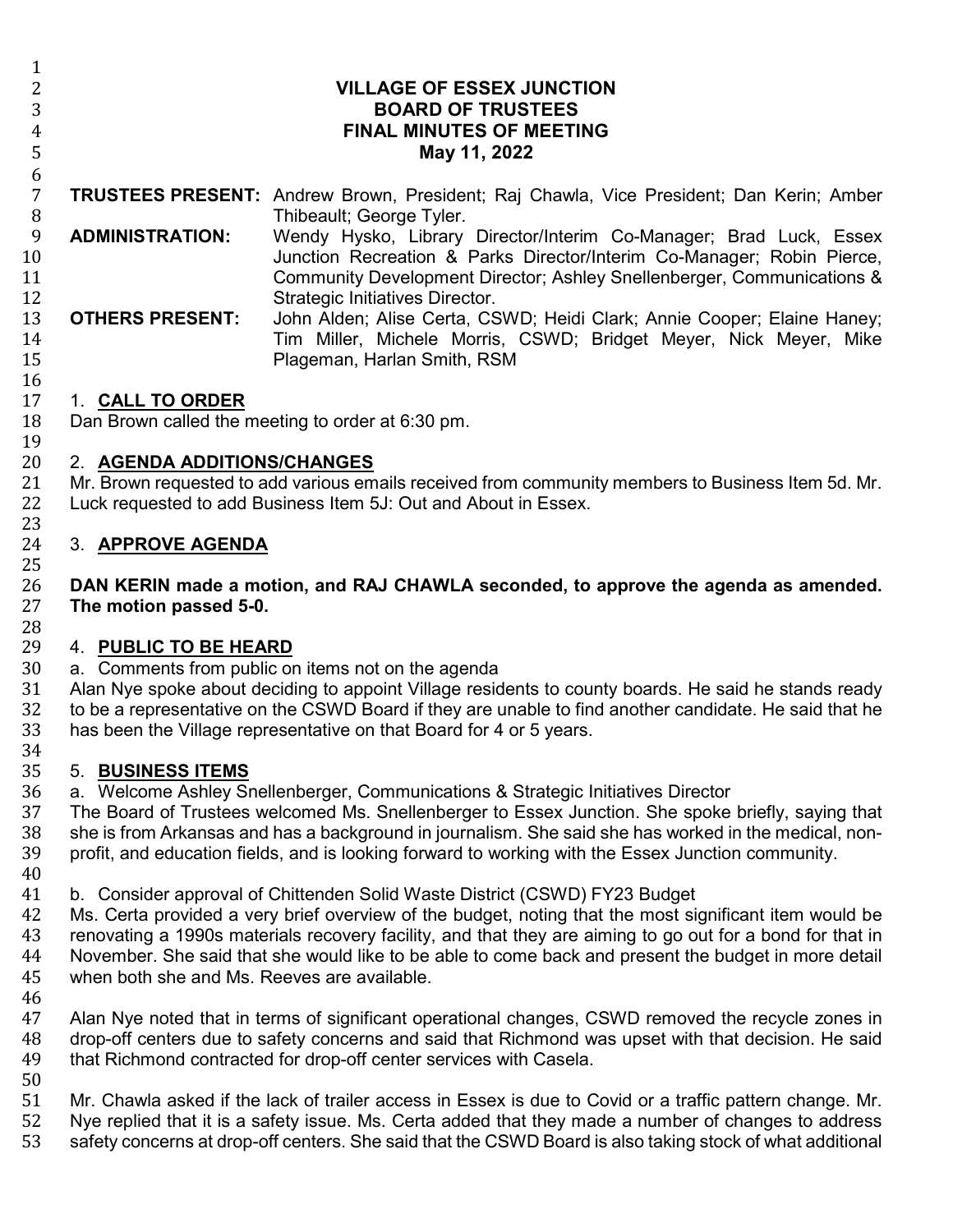- 
- 54 improvements can be made to drop-off centers. Mr. Chawla noted that the lack of trailer access makes<br>55 it difficult for those without pickup trucks or other ways of hauling trash to drop off their waste. It difficult for those without pickup trucks or other ways of hauling trash to drop off their waste.
- 56<br>57

## 57 **GEORGE TYLER made a motion, and DAN KERIN seconded, that the Trustees approve the**  58 **Chittenden Solid Waste District Fiscal Year 2023 budget as presented. The motion passed 5-0.**

- 59<br>60
- 60 c. Discuss transition to Planning Commission (PC) and Development Review Board (DRB) effective 61 July 1, 2022
- 62 Mr. Brown said that he would like the Trustees to talk at a high level about this change, as well as find<br>63 a time to discuss this with current Planning Commissioners. Mr. Chawla and Mr. Tyler said that they 63 a time to discuss this with current Planning Commissioners. Mr. Chawla and Mr. Tyler said that they 64 would attend the Planning Commission's next meeting on May 19<sup>th</sup>. would attend the Planning Commission's next meeting on May 19th.
- 65<br>66
- 66 Mr. Tyler noted that there was a recommendation made for each committee (the PC and potential DRB)<br>67 to have 5-member boards, which is a significant change from the current number of members. Mr. Alden 67 to have 5-member boards, which is a significant change from the current number of members. Mr. Alden 68 replied that he is not concerned with the recommendation, since the Planning Commission had 69 previously been a 5-member board. previously been a 5-member board.
- 70 d. Discuss 1 Main Street Park<br>71 Mr. Pierce noted that the curren
- 71 Mr. Pierce noted that the current proposal is the second iteration of a plan that has come to the Trustees.<br>72 He noted that a water feature and shade have been added to the plan as additional amenities. He
- 72 He noted that a water feature and shade have been added to the plan as additional amenities. He<br>73 Showed a number of images of potential designs for the park, noting that some of them include brick
- 73 showed a number of images of potential designs for the park, noting that some of them include brick
- 74 accents and railroad elements (which the Junction is known for), as well as hedges for sound mitigation.<br>75 He noted that they received input on trees from the Tree Advisory Committee (TAC).
- He noted that they received input on trees from the Tree Advisory Committee (TAC).
- 76<br>77

77 Mr. Brown noted that the last time this was discussed it was in a more conceptual stage. He asked if 78 stafe if the highest 78 staff are looking to finalize a design from the examples presented. Mr. Pierce replied that 78 staff are looking to finalize a design from the examples presented. Mr. Pierce replied that the highest 79 priority from his perspective is receiving Trustee approval to conduct the remediation of contaminated 79 priority from his perspective is receiving Trustee approval to conduct the remediation of contaminated<br>80 soils, the cost of which is covered by the Chittenden County Regional Planning Commission (CCRPC). 80 soils, the cost of which is covered by the Chittenden County Regional Planning Commission (CCRPC).<br>81 Mr. Brown asked if committees other than the TAC have been engaged regarding planning for the park. 81 Mr. Brown asked if committees other than the TAC have been engaged regarding planning for the park.<br>82 Mr. Pierce replied that he has not engaged other committees. Mr. Pierce replied that he has not engaged other committees.

83<br>84 84 Mr. Chawla asked if the soil calculation is impacted by size, location, or existence of the bandstand. Mr.<br>85 Pierce replied that there wouldn't be, except for the foundation of the bandstand. Mr. Chawla said that 85 Pierce replied that there wouldn't be, except for the foundation of the bandstand. Mr. Chawla said that 86<br>86 it would be good to overcalculate the amount of soil that would need to be removed so that there is 86 it would be good to overcalculate the amount of soil that would need to be removed so that there is 87 flexibility for any further changes in design. flexibility for any further changes in design.

88<br>89 89 Mr. Tyler generally agreed with Mr. Chawla, saying that it would be prudent to err on the side of too<br>90 much soil remediation in order to have the maximum amount of design latitude. He suggested another 90 much soil remediation in order to have the maximum amount of design latitude. He suggested another<br>91 vround of public engagement on the design. He noted that an economic development fund was created 91 round of public engagement on the design. He noted that an economic development fund was created<br>92 in 2016 for improvements in downtown (including a pocket park), and that funds have been accumulating 92 in 2016 for improvements in downtown (including a pocket park), and that funds have been accumulating<br>93 since then. He noted that this has been delaved due to Covid and the independent City initiative. He 93 since then. He noted that this has been delayed due to Covid and the independent City initiative. He 94 uraed that momentum for completing this project be maintained. urged that momentum for completing this project be maintained.

95<br>96 96 Mr. Kerin said that he agrees that more remediation would be good. He added that he would like to see 97 a softening of the hardscape in the Five Corners area. He said that there doesn't necessarily need to be<br>98 a bandstand, and that he would like to see more greenery and more screening to create more of a green 98 a bandstand, and that he would like to see more greenery and more screening to create more of a green<br>99 space. space.

 $\begin{array}{c} 100 \ 101 \end{array}$ 

101 Mr. Brown noted that a constituent reached out and asked whether a committee could be formed to help<br>102 finalize the plans for the 1 Main Street Park, which could help speed the process along and alleviate

finalize the plans for the 1 Main Street Park, which could help speed the process along and alleviate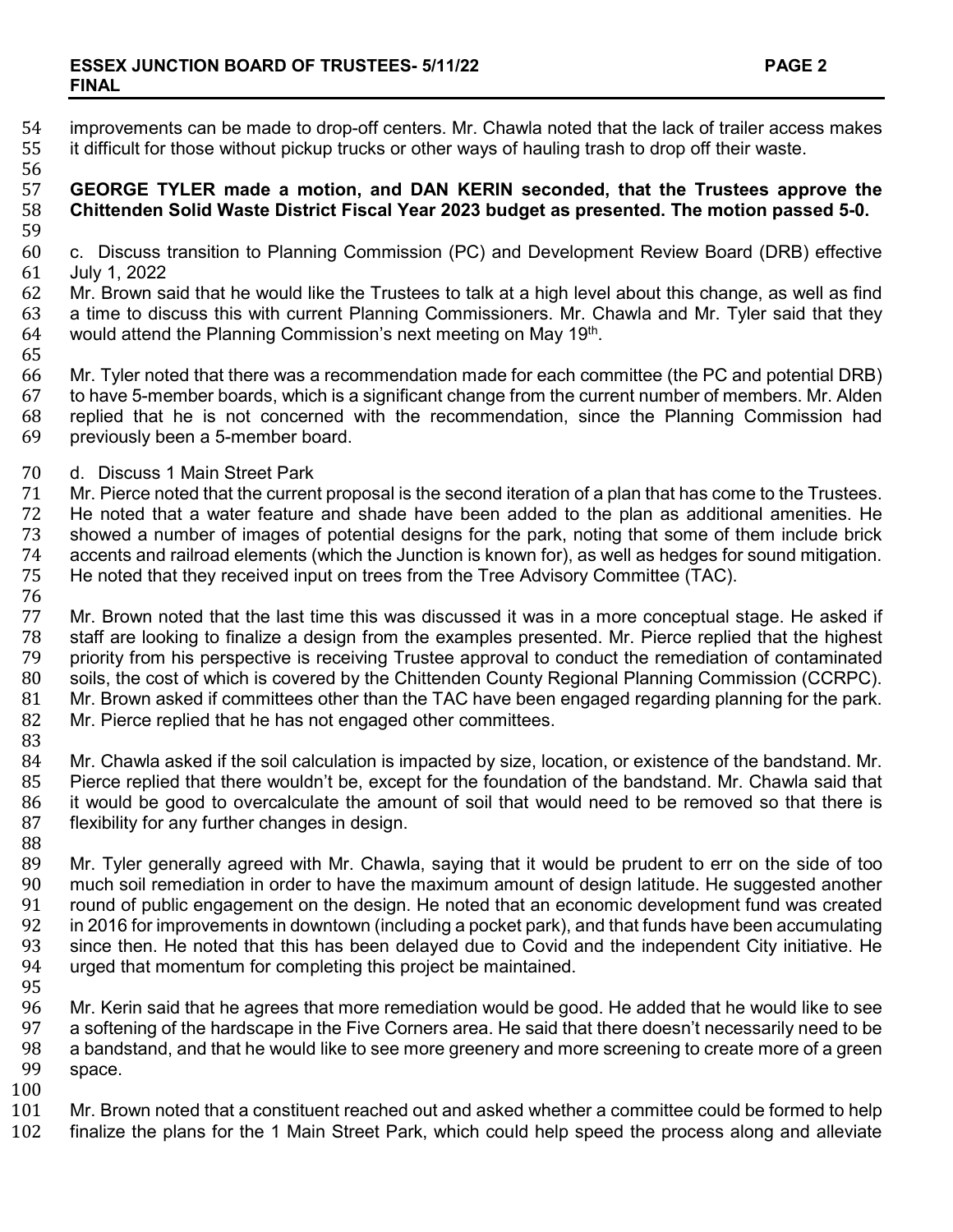- 103 burden on staff. Mr. Tyler also suggested that a design charette could be held to engage the public as 104 broadly as possible. broadly as possible. 105<br>106 106 Nick Meyer spoke as a member of the Tree Advisory Committee, noting that when the TAC was engaged<br>107 they had concerns about the number of trees, knowing the condition of the current soil at the park 107 they had concerns about the number of trees, knowing the condition of the current soil at the park<br>108 location. He said that they initially proposed 9-11 trees, which was too many for that tiny space. He said 108 location. He said that they initially proposed 9-11 trees, which was too many for that tiny space. He said<br>109 that once they conducted a site visit they determined that 5 trees would be a good maximum. He 109 that once they conducted a site visit they determined that 5 trees would be a good maximum. He<br>110 expressed concern about the breathability of the hard surface. He said that there should be a water 110 expressed concern about the breathability of the hard surface. He said that there should be a water 111 feature included so that they can water the greenery in the park. feature included so that they can water the greenery in the park. 112<br>113 113 Bridget Meyer said that she strongly supports parks and green space in the community. She said that a<br>114 simple space with shade and green screening would be sufficient. She expressed support for gathering 114 simple space with shade and green screening would be sufficient. She expressed support for gathering 115 more public opinion and also expressed support for resumention of a committee. more public opinion and also expressed support for the formation of a committee. 116<br>117 117 Marcus Certa said he had some concerns about the proposed designs. He said that would be important 118 to think about creating a space that can be flexible, since the longer-term needs for the park might 118 to think about creating a space that can be flexible, since the longer-term needs for the park might 119 change or need to be reconfigured. He said that if they want to mitigate sound, they will need to install 119 change or need to be reconfigured. He said that if they want to mitigate sound, they will need to install 120 more than a short hedge. more than a short hedge. 121 122 Harlan Smith expressed support for designing the park to be flexible. He expressed support for the 123 formation of a committee and potentially holding a design charactie. formation of a committee and potentially holding a design charette.  $\frac{124}{125}$ 125 Annie Cooper said that the vision as presented seems more conceptual and less finalized. She also<br>126 expressed support for an active and productive committee. She suggested that it be comprised of 126 expressed support for an active and productive committee. She suggested that it be comprised of 127 members of different existing committees (the Planning Commission, the TAC, etc) as well as staff. 127 members of different existing committees (the Planning Commission, the TAC, etc) as well as staff,<br>128 subject matter experts, and residents. She said that she wants the process to be deliberate and thorough 128 subject matter experts, and residents. She said that she wants the process to be deliberate and thorough 129 and produce a park that is amenable to all. and produce a park that is amenable to all. 130<br>131 131 Mr. Kerin asked whether a semi-permeable surface for the park would be feasible, saying that it could 132 help with keeping the greenery hydrated and would provide a place for rainfall and snowmelt to go. Mr. 132 help with keeping the greenery hydrated and would provide a place for rainfall and snowmelt to go. Mr.<br>133 Pierce replied that the area needs to be capped and added that permeable surfaces require some 133 Pierce replied that the area needs to be capped and added that permeable surfaces require some<br>134 maintenance and work well for lower-traffic areas. He suggested a hybrid park that combines artificial 134 maintenance and work well for lower-traffic areas. He suggested a hybrid park that combines artificial 135 and natural elements to soften the landscape. and natural elements to soften the landscape. 136<br>137 137 Mr. Chawla said that it will be important to communicate the constraints of the space (ex: surface must 138<br>138 be capped) when soliciting public input. Mr. Tyler agreed, and added that having a good facilitator for 138 be capped) when soliciting public input. Mr. Tyler agreed, and added that having a good facilitator for 139<br>139 the committee and/or design charette will be essential. the committee and/or design charette will be essential. 140<br>141 141 Mr. Brown said that staff should return to the Trustees with a proposal for how much soil to remediate, 142 after which they should make decisions around next steps (such as the potential formation of a 142 after which they should make decisions around next steps (such as the potential formation of a<br>143 committee). committee). 144 e. Discuss City Manager Recruitment and Hiring Planning Committee progress<br>145 Ms. Meyer spoke as a member of the Recruitment Committee. She said that the 145 Ms. Meyer spoke as a member of the Recruitment Committee. She said that they began with a survey<br>146 of community members, staff, department heads, and Trustees, and found that they had aligned 146 of community members, staff, department heads, and Trustees, and found that they had aligned<br>147 priorities in terms of an ideal candidate. She said that after that, they drafted an ideal candidate profile 147 priorities in terms of an ideal candidate. She said that after that, they drafted an ideal candidate profile<br>148 and then drafted an advertisement. She said that the advertisement will be posted to around 20 148 and then drafted an advertisement. She said that the advertisement will be posted to around 20<br>149 locations. Mr. Plageman, another member of the Recruitment Committee, thanked the committee for its 149 locations. Mr. Plageman, another member of the Recruitment Committee, thanked the committee for its 150 effort and commended them for the progress they have made. Mr. Luck noted that the position will be 151 advertised until June 12<sup>th</sup> and that the Hiring Planning Committee is currently developing their hiring 151 advertised until June 12<sup>th</sup> and that the Hiring Planning Committee is currently developing their hiring 152 process in anticipation of receiving applications.
- process in anticipation of receiving applications.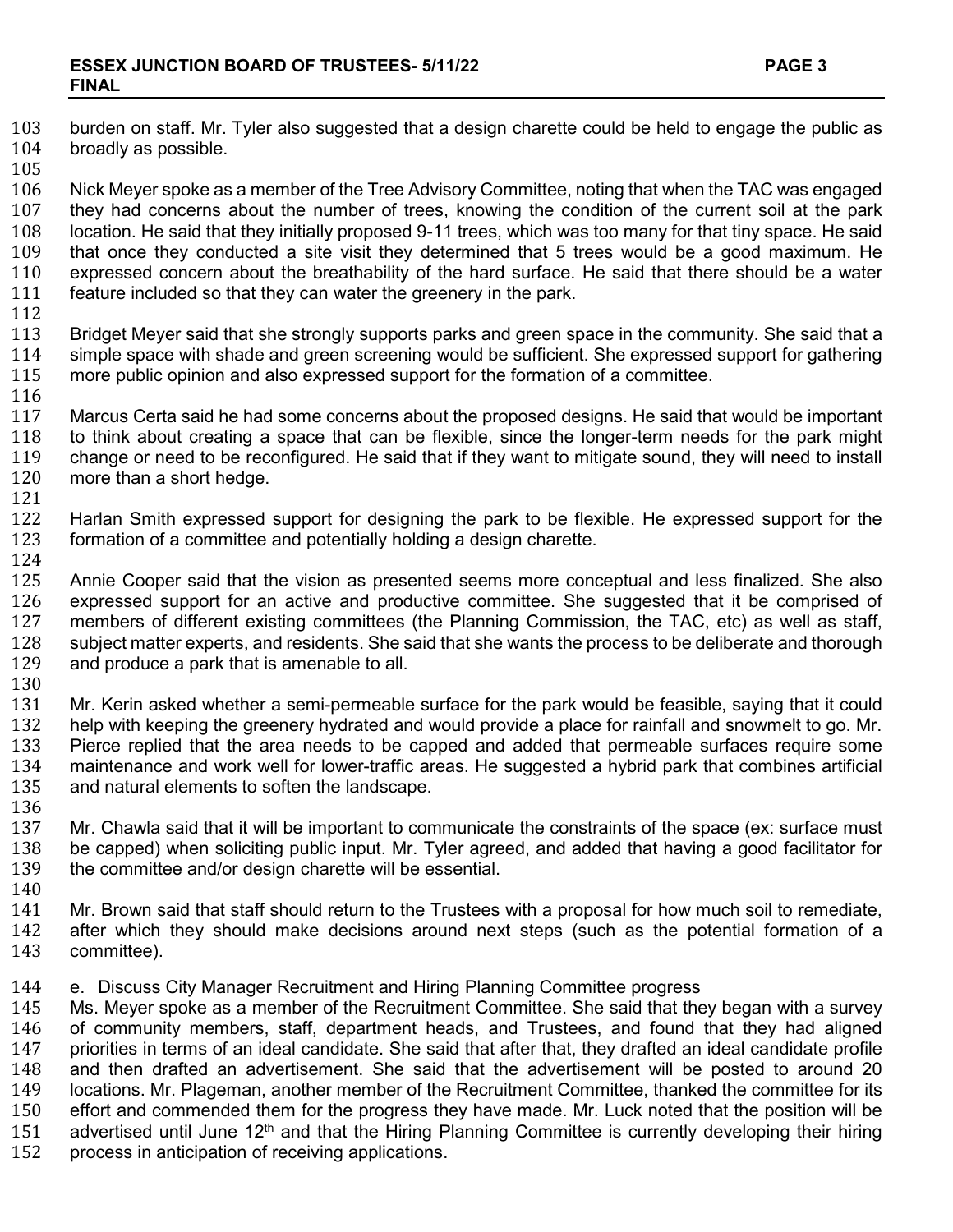# 153<br>154

154 Mr. Tyler asked who would have access to applications for the City Manager position, noting that when<br>155 someone applies for a staff position their application is treated confidentially. Mr. Luck said that once 155 someone applies for a staff position their application is treated confidentially. Mr. Luck said that once 156 the Hiring Planning Committee receives the applications, he anticipated that staff, two Trustees and<br>157 eventually department heads would be responsible for selection of the top three candidates, which will 157 eventually department heads would be responsible for selection of the top three candidates, which will<br>158 be presented to the Board of Trustees for its consideration. Mr. Brown noted that there is an initial portion 158 be presented to the Board of Trustees for its consideration. Mr. Brown noted that there is an initial portion<br>159 of the process that is confidential, but it becomes public further into the process. of the process that is confidential, but it becomes public further into the process.

 $\frac{160}{161}$ 161 The Trustees discussed the proposed hiring process and agreed that they would like to hold an 162 executive session before the top 5 candidates are forwarded to the department heads. executive session before the top 5 candidates are forwarded to the department heads.

163<br>164 164 Annie Cooper said that it is important for the Trustees to be able to see all of the applications for candidates if they choose to.

166 f. Discuss City Celebration(s)<br>167 Ms. Haney began by noting tha 167 Ms. Haney began by noting that Our Village Our Voices (OVOV) developed plans for celebrating the 168 creation of the City of Essex Junction. She proposed a formal event on July 1, followed by a vear of 168 creation of the City of Essex Junction. She proposed a formal event on July 1, followed by a year of 169 por<br>169 programming that would acknowledge the City's past and embrace its future. She said that the 169 brogramming that would acknowledge the City's past and embrace its future. She said that the 170 programming could lead to sustained community engagement or formation of a downtown alliance, and 170 programming could lead to sustained community engagement or formation of a downtown alliance, and 171 suggested that a committee be formed to oversee that year of programming and any future community<br>172 events and engagement. Mr. Luck noted that over the last several years the Trustees have discussed 172 events and engagement. Mr. Luck noted that over the last several years the Trustees have discussed<br>173 butting together a committee to allocate money to groups that want to put on community events, and 173 putting together a committee to allocate money to groups that want to put on community events, and 174 this could tie into the sustained effort. this could tie into the sustained effort.

175<br>176 176 Marcus Certa said that he would like more of a celebratory event on July 1 to commemorate the<br>177 formation of the City. Ms. Haney suggested doing a float for the Memorial Day parade and doing some 177 formation of the City. Ms. Haney suggested doing a float for the Memorial Day parade and doing some 178<br>178 kind of event at the Independence Day celebration. kind of event at the Independence Day celebration.

- 179 g. Consider approval of Declaration of Inclusion<br>180 Ms. Hysko noted that this was discussed at the
- 180 Ms. Hysko noted that this was discussed at the February  $8<sup>th</sup>$  meeting and that 40 municipalities in 181 Vermont have signed on to the declaration. She read the declaration of inclusion. Vermont have signed on to the declaration. She read the declaration of inclusion.
- 182

## 183 **GEORGE TYLER made a motion, and DAN KERIN seconded, that the Trustees adopt the**  Declaration of Inclusion. The motion passed 5-0.

185 h. Consider approval of the Ethics Policy<br>186 Ms. Thibeault said that she used the Verm

186 Ms. Thibeault said that she used the Vermont League of Cities and Towns Ethics Policy as a template<br>187 and merged it with the Junction's existing ethics policy to create a streamlined policy that applies to 187 and merged it with the Junction's existing ethics policy to create a streamlined policy that applies to 188<br>188 elected and appointed officials and staff. elected and appointed officials and staff.

- 
- 189<br>190 190 **GEORGE TYLER made a motion, and DAN KERIN seconded, that the Trustees approve the**  Conflict of Interest and Ethics Policy, effective July 1, 2022, as presented. The motion passed 5-<br>0. 192 **0.**
- 193 i. \*Discuss real estate purchase or lease option
- 194<br>195

195 **ANDREW BROWN made a motion, and GEORGE TYLER seconded, that the Trustees enter into** 

executive session to discuss negotiating or securing real estate purchase or lease options under

- 197 **the provisions of Title 1, Section 313(a)(2) of the Vermont Statutes, and include the interim co-**
- 198 **managers. The motion passed 5-0 and the Trustees entered into executive session at 9:38 PM.**